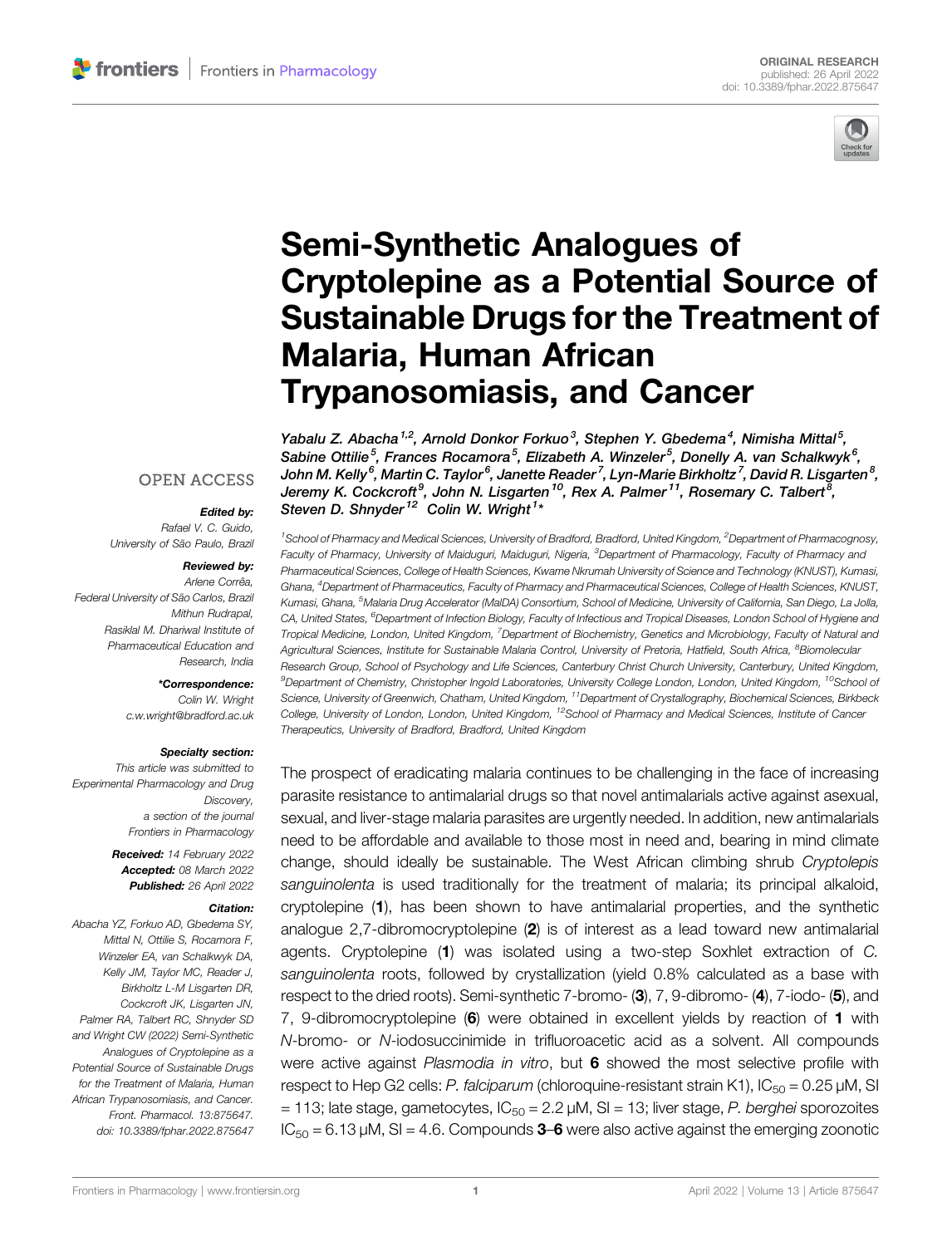species P. knowlesi with 5 being the most potent ( $IC_{50} = 0.11 \mu M$ ). In addition, 3–6 potently inhibited T. brucei in vitro at nM concentrations and good selectivity with  $6$  again being the most selective ( $IC_{50} = 59$  nM, SI = 478). These compounds were also cytotoxic to wild-type ovarian cancer cells as well as adriamycin-resistant and, except for 5, cisplatin-resistant ovarian cancer cells. In an acute oral toxicity test in mice, 3–6 did not exhibit toxic effects at doses of up to 100 mg/kg/dose  $\times$  3 consecutive days. This study demonstrates that C. sanguinolenta may be utilized as a sustainable source of novel compounds that may lead to the development of novel agents for the treatment of malaria, African trypanosomiasis, and cancer.

Keywords: sustainable pharmaceuticals, halogenation of cryptolepine, Plasmodium falciparum, Plasmodium knowlesi, Trypanosoma brucei, ovarian cancer

## 1 INTRODUCTION

Although global malaria deaths declined steadily from 2000 to 2019, estimated deaths from malaria in 2020 increased by 12% compared to 2019 (627,000 in 2020 compared with 558,000 in 2019), of which an estimated 47,000 deaths resulted from disruption due to the Covid-19 pandemic [\(World Malaria](#page-10-0) [Report, 2021\)](#page-10-0). In the same period, malaria cases increased from an estimated 227 million in 2019 to 241 million in 2020. Recent evidence of the independent emergence of partial artemisinin resistance in the African WHO region is of great concern as is the development of resistance to partner artemisinin combination therapy (ACT) drugs in the Greater Mekong WHO sub-region, especially if this were to happen in Africa [\(World](#page-10-0) [Malaria Report, 2021](#page-10-0)). Although the RTS,S malaria vaccine has now been approved for the prevention of P. falciparum malaria in children in regions where moderate-high transmission occurs, the current situation underlines the need for novel antimalarial drugs in order to achieve the Global technical strategy aim of reducing malaria incidence and deaths by 90% over the period 2016–2030 ([WHO, 2016](#page-10-1)). Furthermore, the long-term goal of malaria eradication will require antimalarials with enhanced product profiles that are effective not only against asexual blood-stage parasites but also against liver schizonts, hypnozoites, and gametocytes for chemoprotection, relapse prevention, and transmission blocking, respectively [\(Burrows](#page-10-2) [et al., 2017\)](#page-10-2). In addition, new antimalarials should be affordable and available to those who need them most, and it may also be argued that in the context of climate change/global warming, it is important that their production should not be environmentally damaging.

In addition to malaria, other neglected tropical diseases continue to impose a major health and economic burden on the developing world. For example, African trypanosomiasis, which is caused by parasites of the Trypanosoma brucei species complex, is endemic in 36 sub-Saharan African countries. Although public health and control measures have greatly reduced human infections in recent times, the disease has considerable epidemic potential and is a major constraint on development through its impact on domestic livestock ([WHO,](#page-10-3) [2021](#page-10-3)). Traditionally, the drugs used to treat T. brucei infections have been characterized by limited efficacy and/or significant

toxicity [\(Dickie et al., 2020](#page-10-4)). The recent introduction of the nitroheterocyclic compound fexinidazole as an oral treatment for both stage 1 and stage 2 infections has been a major step forward [\(Pelfrene et al., 2019\)](#page-10-5). However, there remains a need for alternative therapies and there is a huge scope for improved veterinary drugs.

Historically, the natural products exemplified by quinine and artemisinin have made a huge contribution to the chemotherapy of malaria and may have the potential to be more environmentally "friendly" than synthetic compounds. The roots of the West African climbing shrub Cryptolepis sanguinolenta (Lindl.) Schltr. (Apocynaceae) are used in the traditional medicines for the treatment of malaria and other infectious and non-infectious diseases [\(Shnyder and Wright,](#page-10-6) [2021](#page-10-6)), and although this species has traditionally been collected from the wild, importantly, efforts to cultivate the plant are now being made [\(Amissah et al., 2016\)](#page-10-7). The indoloquinoline alkaloid cryptolepine (1) is the major alkaloid present in the roots of this species and is of interest as a lead to new antimalarial drugs. In the previous work, 1 was shown to have modest antiplasmodial activity against chloroquinesensitive (HB3) and resistant (K1) strains of P. falciparum in vitro as well as oral activity against P. berghei in mice (80.5% suppression of parasitemia compared to the untreated infected controls at 50 mg/kg/day) [\(Wright et al., 1996\)](#page-10-8). However, 1 has been shown to inhibit DNA synthesis and topoisomerase II ([Bonjean et al., 1998](#page-9-0)) and to intercalate into DNA with a preference for non-alternating G-C sites ([Bonjean](#page-9-0) [et al., 1998](#page-9-0); [Lisgarten et al., 2002\)](#page-10-9), and there is evidence that 1 may carry a genotoxic risk ([Ansah et al., 2005](#page-9-1); [Gopalan et al., 2011](#page-10-10)). It was also shown that the antiplasmodial mode of action of 1 involves a chloroquine-like mode of action (inhibition of hemozoin formation) that is independent of interactions with DNA [\(Wright et al., 2001](#page-10-11)), suggesting the possibility that it may be possible to prepare analogues of 1 that do not intercalate into DNA but retain antiplasmodial properties. A number of halogenated analogues of 1 were synthesized, and 2, 7 dibromocryptolepine (2) was found to have antiplasmodial activities 10-fold higher than 1 and also suppressed parasitemia in mice by 90% when given I.P. at 25 mg/kg without apparent toxicity to the mice [\(Onyeibor et al., 2005\)](#page-10-12). Thermodenaturation studies showed that in contrast to 1,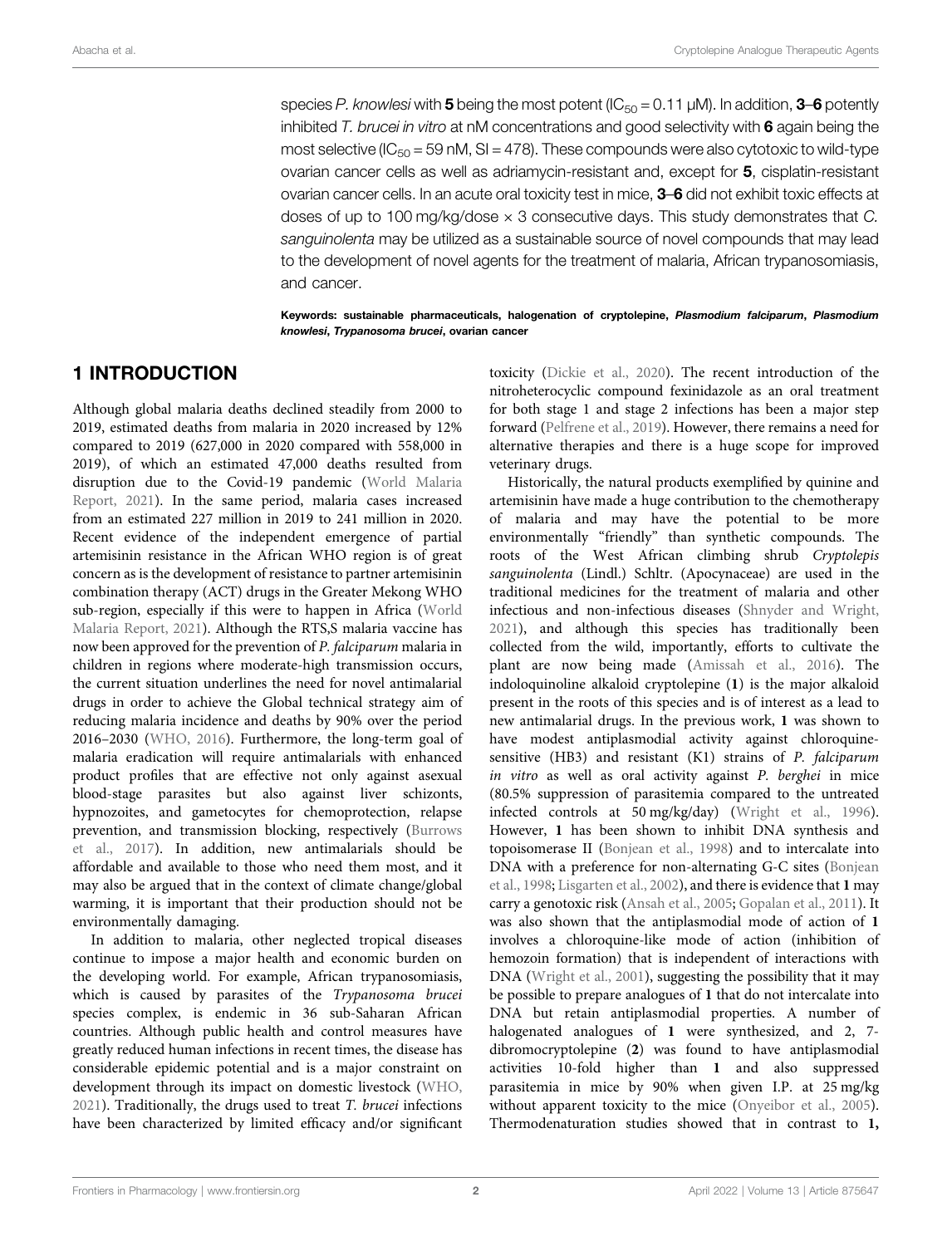analogue 2 did not intercalate into DNA ( $\Delta T_m$  values of 4 and 9°C for 2 and 1, respectively), with values below 5°C, indicating nonspecific binding to DNA, suggesting that DNA intercalation is not involved in the antiplasmodial action of 2. However, like 1, compound 2 was shown to inhibit hemozoin formation, but experiments have indicated that the increased potency of 2 is neither due to more potent inhibition of hemozoin formation nor due to increased accumulation of this basic compound into the acidic parasite food vacuole compared to 1, suggesting that a second, currently unknown mechanism of action may be operating [\(Onyeibor et al., 2005\)](#page-10-12). Taken together, these data suggest that 2 may be a lead to novel antimalarial agents, but as chemical synthesis is not environmentally friendly, an alternative approach utilizing C. sanguinolenta roots is desirable. Here, we report the isolation of 1 using a "green" extraction procedure, followed by the semi-synthesis of halogenated analogues 3–6 and their evaluation for antiplasmodial activity against chloroquinesensitive (Dd2) and resistant (K1) strains of P. falciparum and P. knowlesi (A1-H.1) asexual blood stages. In addition, 2, 4, 5, and 6 were assessed for the activity against P. berghei sporozoites/Hep G2 cells, and 1, 2, and 6 were tested against late-stage P. falciparum gametocytes; 2 was also evaluated for resilience against resistance development. As 2 has previously been shown to have promising in vitro and in vivo activities against T. brucei ([Oluwafemi et al., 2009\)](#page-10-13), 3–6 were also tested against T. brucei in vitro. Compounds 1 and 3–6 were also evaluated for cytotoxic activity against wild-type, adriamycin-resistant, and cisplatin-resistant ovarian cancer cells, and 3–6 were assessed for acute oral toxicity in mice. Overall, this study aimed to explore the feasibility of utilizing the roots of C. sanguinolenta as a sustainable source of leads to novel antimalarial, antitrypanosomal, and anticancer drugs.

## 2 MATERIALS AND METHODS

### 2.1 Materials

The sun-dried, cut roots of Cryptolepis sanguinolenta used in this study were obtained from the Centre for Plant Medicine Research (formally called the Centre for Scientific Research into Plant Medicine), Mampong-Akwapim, Ghana, in August 2012 and were identified at the Plant Development Centre of the institution. Its authenticity was confirmed by Dr. G. H. Sam of the KNUST Herbal Medicine Department and subsequently compared to a voucher specimen KNUST/HM1/2008/L056 at the KNUST Herbal Medicine Department herbarium in Kumasi.

Solvents (reagent grade) were obtained from Fisher Scientific, United Kingdom. Chemicals (reagent grade), except where stated below, were purchased from Merck (Sigma Aldrich), United Kingdom.

# 2.2 Extraction and Isolation of Cryptolepine (1)

Dried, powdered roots of C. sanguinolenta (50 g) were extracted with ethyl acetate in a Soxhlet extractor until the solvent returning to the flask became colorless. The plant material was removed from the Soxhlet, allowed to dry, moistened with ammonium hydroxide solution, 35% (25 ml), and returned to the Soxhlet extractor, and extraction was repeated with ethanol until the returning solvent was no longer reddish purple in color. The experiments were also carried out using chloroform as both the first and second solvent. The extract was filtered (VWR qualitative filter paper 413) to remove particles of the plant material, concentrated under reduced pressure using a rotary evaporator (45°C), and dried in vacuo at 30°C. The residue was acidified with citric acid solution (10%  $\frac{W}{V}$  in ethanol) and then refluxed with the addition of sufficient ethanol to just dissolve the residue. The solution was filtered hot, concentrated using a rotary evaporator to approximately 50 ml, and then placed in a freezer at −18°C for 24–48 h. The mother liquor was carefully removed; the crystallized cryptolepine citrate was washed with a small quantity of cold ethanol and then dried in vacuo. A second batch of crystals was obtained in the same way following the concentration of the remaining mother liquor to a small volume.

# 2.3 Preparation of Synthetic Cryptolepine Analogue 2

2, 7-Dibromocryptolepine (2) was synthesized using 5 bromoindoxyldiacetate and 5-bromoisatin as starting materials, as previously described [\(Wright et al., 2001](#page-10-11)).

2.3.1 Semi-Synthesis of Cryptolepine Analogues 3–6 7-Bromocryptolepine (3): Cryptolepine (1), (20 mg base, 0.086 mM) was dissolved in trifluoroacetic acid (TFA) (3 ml) at room temperature, and 1 equivalent of N-bromosuccinimide (NBS) (15.3 mg, 0.086 mM, dissolved in TFA, 2 ml) was added dropwise with stirring over 10–15 min ([Figure 2](#page-5-0)). The product formation was monitored by thin-layer chromatography using analytical silica gel  $G_{F254}$  TLC plates (Merck, mobile phase chloroform: methanol: ammonium hydroxide 35%, 8:2:0.1; plates were examined in daylight and under UV light at 254 and 365 nM). The reaction mixture was diluted with water (20 ml), basified with ammonium hydroxide solution 35%, and partitioned with ethyl acetate  $(3 \times 10 \text{ ml})$ . The organic layer was washed with water twice, dried over anhydrous sodium sulfate, filtered, evaporated under reduced pressure, and dried in vacuo.

7, 9-Dibromocryptolepine (4): As for 3 above except that up to 4 equivalents of NBS were required for complete reaction. 7 iodocryptolepine (5) and 7, 9-diiodocryptolepine (6) were prepared as above except that N-iodosuccinimide (NIS) was used in place of NBS. Hydrochloride salts of 3–6 were prepared by addition of HCl 35%,  $(5\% \text{ } v)_{v}$  in ethanol to solutions of 3–6 in ethanol, and citrate salts were similarly prepared by the addition of citric acid,  $(10\% \text{ W}_v)$  in ethanol. Solutions of 3–6 were concentrated using a rotary evaporator and crystallized at −18° C for 24–48 h.

## 2.4 Characterization of Compounds

<sup>1</sup>H-NMR spectra at 400 MHz and <sup>13</sup>C NMR spectra at 100.6 MHz and correlation experiments were acquired using a Bruker DP 400 MHz NMR spectrometer. Low-resolution mass spectrometry (LRMS) was carried out on a Quattro Ultima Triple Quad Mass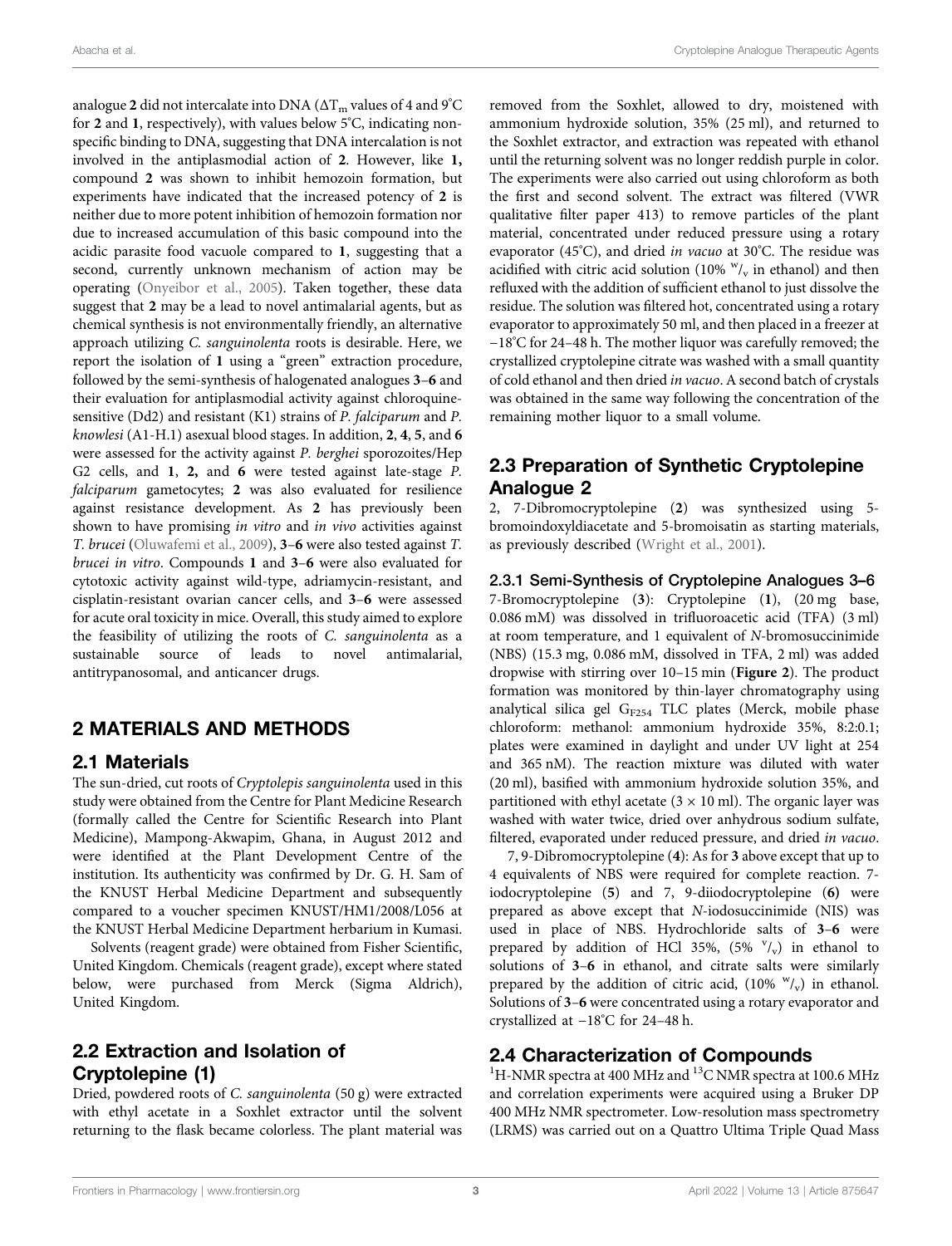Spectrometer (Micromass) in electrospray positive and negative modes. Accurate mass measurements (HRMS) were obtained using a Thermo Orbitrap LTQ XL.

# 2.5 X-Ray Crystallography of 6 as a Hydrochloride Salt

Needle-shaped crystals were obtained after 3 weeks by slow evaporation of a solution of 6 in methanol: ethanol (50:50) at room temperature. A suitable crystal was selected and mounted on a SuperNova, Dual, Cu at zero, Atlas diffractometer. The crystal was flash-frozen and kept at 150°K during data collection. Data collection was carried out using monochromatic CuK radiation on a SuperNova Cu X-ray Source). Data were processed during data collection with the program CrysAlisPro, Agilent Technologies Version 1.171.36.28.

# 2.6 In Vitro Culture and Antiplasmodial Activity of Blood-Stage Malaria Parasites

P. falciparum (3D7 clone) and P. knowlesi (A1-H.1 clone) were maintained in culture in RPMI 1640 supplemented with 25 mM HEPES, 25 mM NaHCO<sub>3</sub>, 10 mM D-glucose, 2 mM L-glutamine, 50 mg/L hypoxanthine, 25 mg/L gentamicin sulfate, 5 g/L Albumax II, and 10% (v/v) equine serum (Thermo Fisher Scientific, 26-050-088). The P. falciparum (3D7) and P. knowlesi (A1-H.1) parasites were grown in human  $A^+$  red blood cells (National Health Blood and Transplant, United Kingdom). The parasites were incubated in sealed flasks at  $37^{\circ}$ C under a culture gas mixture of 96% N<sub>2</sub>, 3%  $CO<sub>2</sub>$ , and 1%  $O<sub>2</sub>$ . ([van Schalkwyk et al., 2019\)](#page-10-14). The compounds were initially dissolved in DMSO prior to diluting in RPMI. All experiments were initiated using unsynchronized parasites with both the parasitemia and hematocrit set to 1%. Drug susceptibility assays were set up in 96-well, flat-bottom microplates in a final volume of 200 μL, as described previously ([van Schalkwyk et al., 2017\)](#page-10-15). The controls were included for the background fluorescence (0% viability; parasites exposed to a supralethal 10 μM chloroquine concentration) and 100% growth (parasites in drug-free wells). The plates were incubated for one complete life cycle (27 h for P. knowlesi or 48 h for P. falciparum in vitro) at 37° C in a modular incubation chamber (Billups-Rothenburg Inc.) under the culture gas. Upon termination of the assay, the plates were stored at −20° C overnight. The SYBR Green I fluorescent method was used to measure parasite survival ([Bennett et al., 2004](#page-9-2); [Smilkstein et al., 2004\)](#page-10-16). After the microplates were thawed, 100 μL from each well was transferred into a duplicate plate. To this was added 100 μL of SYBR green solution [SYBR Green I (Thermo Fisher Scientific, S7563), diluted 1:5000 in a lysis buffer made of 20 mM Tris, 5 mM EDTA, 0.008% (w/v) saponin, 0.08% (v/v) Triton X-100, pH 7.5]. The plates were stored in the dark for 1 h before fluorescence was read at a 490 nm excitation wavelength and a 520 nm emission wavelength on a Spectramax M3 microplate reader (Molecular Devices) ([van Schalkwyk et al., 2017\)](#page-10-15). The background fluorescence (wells with parasites at 0% viability) was subtracted from all drug assay wells, and the parasite

proliferation was determined as a percentage of the fluorescence in the drug-free control wells.

P. falciparum (K1 clone) was maintained in human erythrocytes prepared from the donated blood samples (blood groups unknown, Ethical Tissue, University of Bradford), suspended in the RPMI 1640 medium as previously described [\(Wright et al., 2001](#page-10-11)), except that serum was replaced with Albumax II,  $[5\% (\sqrt[W]{v})]$ . The compounds were dissolved in 100% DMSO and further diluted with the RPMI 1640 medium (the final DMSO concentration did not exceed 0.5%, which did not affect parasite growth). Twofold serial dilutions were made in 96-well microtiter plates in duplicate, and infected erythrocytes were added to give a final volume of 100 µL with 2.5% hematocrit and 1% parasitemia. Chloroquine diphosphate was used as a positive control, and uninfected and infected erythrocytes without compounds were included in each test. The plates were placed into a modular incubator; gassed with 93% nitrogen, 3% oxygen, and 4% carbon dioxide; and incubated at 37° C for 48 h. The parasite growth was assessed by measuring lactate dehydrogenase activity as described by [Makler et al.](#page-10-17) [\(1993\).](#page-10-17) The reagent used contained the following in each mL: acetylpyridine adenine dinucleotide (APAD), 0.74 mg; lithium lactate, 19.2 mg; diaphorase, 0.1 mg; Triton X-100, 2 μL; nitroblue tetrazolium, 1 mg; and phenazine ethosulphate, 0.5 mg. Fifty microliter of this reagent was added to each well and mixed; plates were incubated for 15 min at 37°C. The optical densities were read at 550 nM using an Azure 96-well microplate reader (Azure Biosystems Inc.), and % inhibition of growth was calculated by comparison with the control values.  $IC_{50}$  values were determined using linear regression analysis (Microsoft Excel). A minimum of three separate determinations was carried out for each compound.

# 2.7 Cultivation and In Vitro Evolution of Drug Resistance in P. falciparum

The Dd2 strain of P. falciparum was used for in vitro drug selection. Continuous parasite cultivation was performed under standard conditions as previously described by [Trager and Jensen, \(1976\)](#page-10-18). The parasites were grown in human O-positive  $(O<sup>+</sup>)$  whole blood obtained from the Blood Bank of The Scripps Research Institute (TSRI) (La Jolla, CA, United States). Leukocyte-free erythrocytes were washed and then stored at 50% hematocrit in RPMI 1640. The evaluation of parasitemia and the parasite morphology was performed using a microscopic evaluation of thin blood smears that were first fixed with methanol (Merck) and then stained with Giemsa (Sigma). Generation of in vitroevolved resistant parasites was attempted two times on a parental Dd2 strain of P. falciparum. The first round of selection involved continuous exposure of  $10^8$  parasites to a starting concentration of 30 nM (3  $\times$  IC<sub>50</sub>) and eventually increased up to  $4 \times IC_{50}$  over the course of 90 days. The second round of selection was performed by exposing  $10^8$  Dd2 parasites to a stepwise increasing concentration of the drug starting from  $1 \times IC_{50}$  up to  $4 \times IC_{50}$  over the course of 90 days. The flasks were maintained at 1% hematocrit.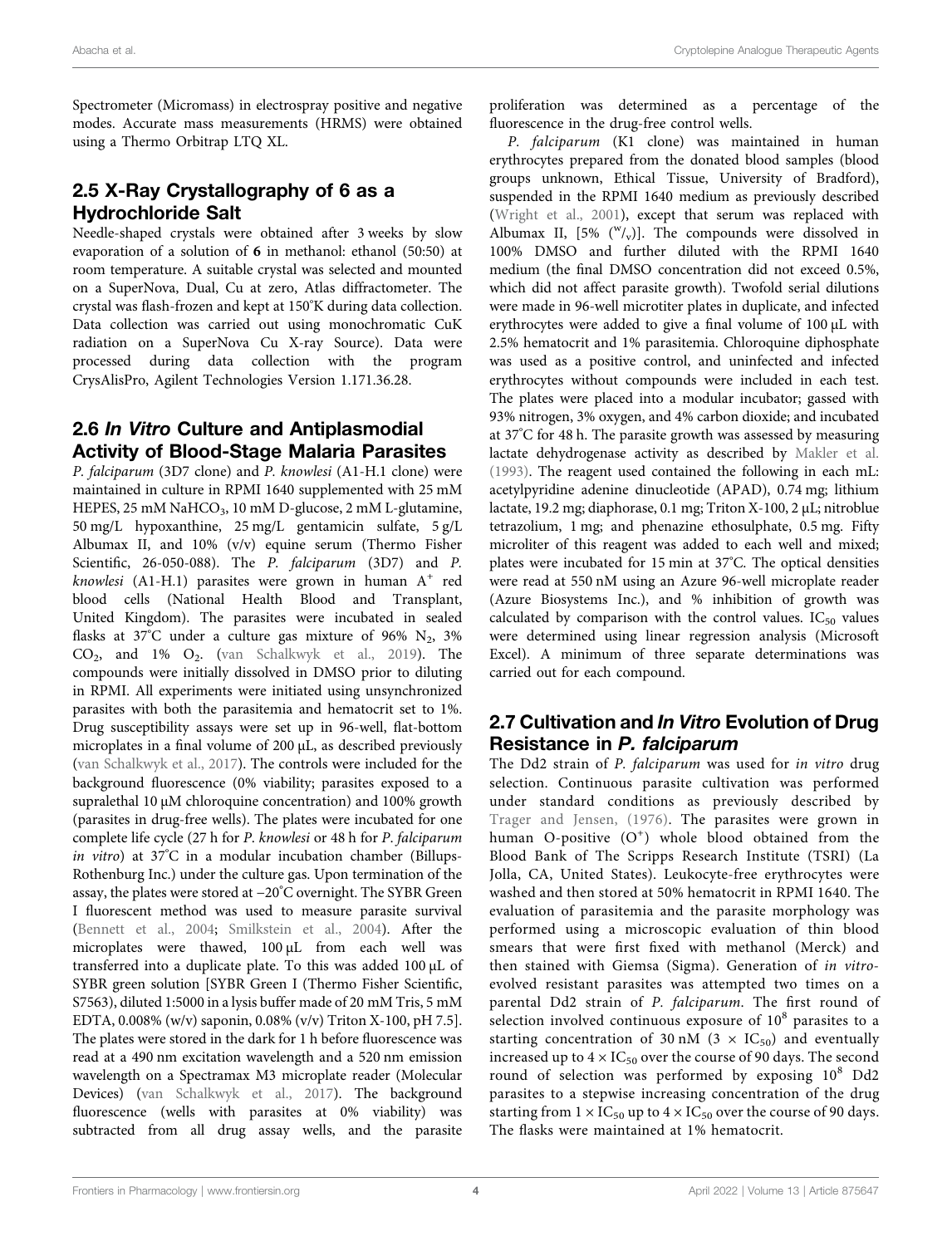## 2.8 P. berghei Liver-Stage Assay

The liver-stage activities of crytolepine analogues 2 and 4–6 were tested as previously described ([Antonova-Koch, et al.,](#page-9-3) [2018](#page-9-3)). Briefly, 3000 Hep G2-A16-CD81 cells/well were seeded in 1536-well plates (Greiner Bio). 50 nL of the test and control compound diluted in DMSO was added and incubated for 24 h. Thereafter, P. berghei sporozoites (P. berghei ANKA GFP-Luc-SMcon) freshly obtained by dissecting salivary glands of infected A. stephensi mosquitoes were added to each well at a density of  $1 \times 10^3$  per well. The plates were centrifuged for 5 min at 330  $\times$  g and incubated at 37°C. Fortyeight hours post infection, 2 μL of luciferin reagent (Promega BrightGlo) was added to each well, and the luciferase activity was detected using a Perkin Elmer Envision plate reader.  $IC_{50}$ values were determined in CDD vault [\(https://www.](https://www.collaborativedrug.com/) [collaborativedrug.com/](https://www.collaborativedrug.com/)) normalized to maximum and minimum inhibition levels for the positive (atovaquone 0.  $25 \mu M$ ) and negative (DMSO) control wells. To counterscreen for cellular toxicity, Hep G2-A16-CD81 cells were seeded as above for the sporozoite liver-stage assay but in the absence of sporozoites. Toxicity measurements were performed by adding Promega CellTiterGlo® (2 <sup>μ</sup>L), followed by luminescence measurements. Curve fitting was done as described above using puromycin (25 μM) as a positive control and DMSO as negative control wells.

# 2.9 In Vitro Activity of 1, 2, and 6 Against Late Gametocyte Stages of P. falciparum

Gametocytes were produced as per [Reader et al. \(2015;](#page-10-19) [2021\)](#page-10-20) from P. falciparum NF54-Mal8p1.16-GFP-Luc ([Adjalley et al.,](#page-9-4) [2011](#page-9-4)), and each batch was validated for viability and functionality before use. The luciferase reporter assay was established to enable accurate, reliable, and quantifiable investigations of the stagespecific action of gametocytocidal compounds. Drug assays were set up on day 10 (representing late gametocytes, >90% stage IV/V gametocytes) using a 2–3% gametocytemia, 1.5% hematocrit culture. The drug pressure was for 48 h under stationary, hypoxic conditions (90%  $N_2$ , 5%  $O_2$ , and 5%  $CO_2$ ) at 37°C. Luciferase activity was determined in 30 μL parasite lysates by adding 30 μL luciferin substrate (Promega Luciferase Assay System) at room temperature and detection of resultant bioluminescence at an integration constant of 10 s with the GloMax<sup>®</sup>-Multi + Detection System with Instinct<sup>®</sup> Software. Methylene blue (5 μM) and an internal control (MMV390048, 5 μM) were routinely included as controls.

# 2.10 In Vitro Activity of 3–6 Against T. brucei

Bloodstream form T. brucei (strain 427, derivative 221) was maintained in modified Iscove's medium, as described previously [\(Taylor et al., 2013](#page-10-21)). Seven-point potency curves were performed in 96-well microliter plates (200 μL volumes), and the compound concentrations that inhibited growth by 50% (IC<sub>50</sub>) and 90% (IC<sub>90</sub>) were determined. The parasites were diluted to  $1 \times 10^4$  ml<sup>-1</sup>, the compound was added at a range of concentrations, and the plates were incubated at 37°C in 5%  $CO<sub>2</sub>$  for 48 h. Resazurin was then added to each well, and

the plates were incubated for a further 16 h. Fluorescence intensities were determined using a BMG FLUOstar Omega plate reader (excitation 545 nm, emission 590 nm), and data were analyzed using Graph Pad Prism 9.0 software. The values are expressed as  $IC_{50} \pm SD$  and are the average of three independent replicates.

# 2.11 Chemosensitivity in Mammalian Cancer Cells

The chemosensitivity of compounds 3–6 was assessed in the wild-type immortalized human ovarian adenocarcinoma cell line A2780 and its daughter cell lines, which are resistant to the standard cancer chemotherapeutics doxorubicin (A2780/ ADR) and cisplatin (A2780/CIS, all cell lines from ECACC, Salisbury, United Kingdom). A modified MTT assay was used ([Shnyder et al., 2008](#page-10-22)). Cells ( $2 \times 10^4$ /ml) were inoculated into each well of a 96-well plate and incubated for 24 h at 37° C in a humidified atmosphere containing 5%  $CO<sub>2</sub>$ . Compounds were then added at a range of concentrations to each well, and the plates were then incubated for a further 96 h. After 96 h, the culture medium was removed and 200  $\mu$ L of 0.5 mg ml<sup>-1</sup> MTT solution (Sigma) in the complete medium was added to each well. Following a further 4 h incubation, the solution was removed from each well and 150 μL of DMSO was added to solubilize the formazan crystals resulting from MTT conversion. The absorbance values for the resulting solutions were read at 540 nm on an Azure 96-well microplate reader (Azure Biosynstems Inc.), and the cell survival was calculated as the absorbance of treated cells divided by the control. The results were expressed in terms of  $IC_{50}$  values (i.e., the concentration of the compound required to kill 50% of cells), and all experiments were performed in triplicate.

## 2.12 Evaluation of Acute Toxicity in Mice

Female NIH Swiss mice aged 6–12 weeks were used (Envigo, Blackthorn, United Kingdom). The mice were kept in cages housed in isolation cabinets in an air-conditioned room with regular alternating cycles of light and darkness. They received Teklad 2018 diet (Envigo, Blackthorn, United Kingdom) and water ad libitum. All animal procedures were carried out under a project license issued by the UK Home Office, and UK National Cancer Research Institute Guidelines for the Welfare of Animals were followed throughout. Compounds 2 (as hydrochloride) and 4–6 (as citrate salts) were dissolved in 10% DMSO/water on the day of treatment as described above and administered orally to groups of two mice in a volume of 0.1 ml per 10 g body weight on 3 consecutive days (days 0–2) at three dose levels (20, 50, and 100 mg/kg/day). A group of two untreated control animals was included at each dose level. Following treatment, the body weight was measured on a regular basis, and behavior and general appearance were monitored visually to assess for deleterious effects (e.g., dehydration, impaired mobility, hunched posture, a low body temperature, ulceration, and significant bodyweight loss), with any effects during the study recorded. If the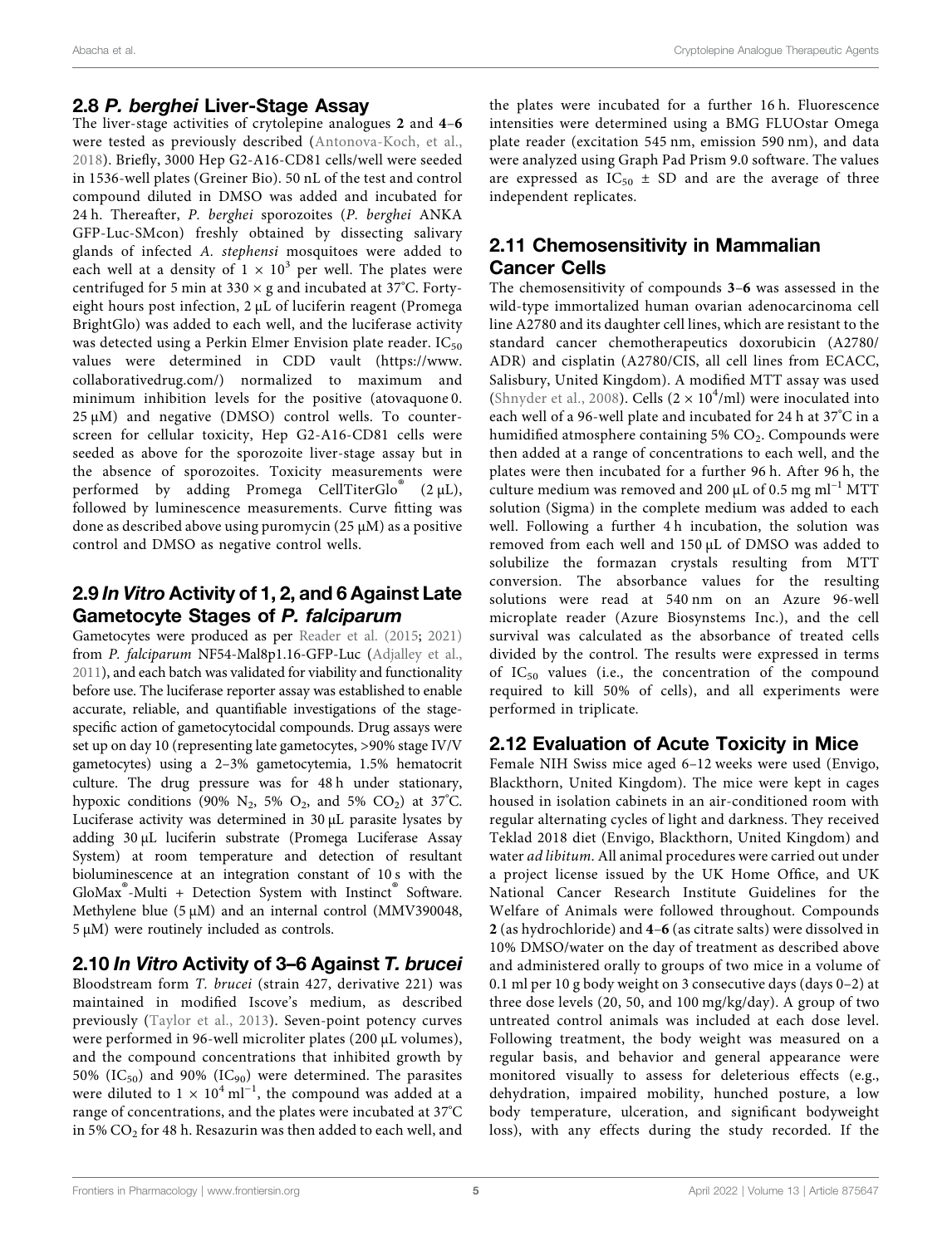

<span id="page-5-1"></span>

<span id="page-5-2"></span><span id="page-5-0"></span>

|  |  |  | <b>TABLE 1</b>   In vitro activities of 1–6 against blood- and liver-stage malaria parasites. |  |
|--|--|--|-----------------------------------------------------------------------------------------------|--|
|  |  |  |                                                                                               |  |

| Compound                   | <b>Activity against</b><br>P. falciparum<br>K1, $IC_{50}$ , $µM$<br>(SI) <sup>a</sup> | <b>Activity against</b><br>P. falciparum<br>$3D7,$ $1C_{50}$ $\mu$ M | <b>Activity against</b><br>P. knowlesi<br>A1-H.1, $IC_{50}$ , $\mu$ M $\pm$ SD | <b>Activity against</b><br>late-stage gametocytes<br>$IC50$ , $I/M \pm SE$<br>(SI) <sup>a</sup> | <b>Activity against</b><br>the P.<br>berghei liver<br>stage, $IC_{50}$ , $µM \pm$<br>SE(SI) <sup>a</sup> | <b>Activity against</b><br>Hep G<br>cells; $IC_{50} \mu M \pm SE$ |
|----------------------------|---------------------------------------------------------------------------------------|----------------------------------------------------------------------|--------------------------------------------------------------------------------|-------------------------------------------------------------------------------------------------|----------------------------------------------------------------------------------------------------------|-------------------------------------------------------------------|
|                            | $0.44 \pm 0.22$                                                                       | $0.46 \pm 0.04$                                                      | $1.04 \pm 0.023$                                                               | $2.40 \pm 0.30$                                                                                 | <b>NT</b>                                                                                                | <b>NT</b>                                                         |
| $\overline{2}$             | $0.049 \pm 0.02$ (101) <sup>b</sup>                                                   | $0.03 \pm 0.006$                                                     | $0.03 \pm 0.0045$                                                              | $2.0 \pm 0.17$ (2.5)                                                                            | $3.72 \pm 1.36$ (1.32)                                                                                   | $4.94 \pm 1.81$                                                   |
| З                          | $0.15 + 0.03$                                                                         | <b>NT</b>                                                            | <b>NT</b>                                                                      | NT                                                                                              | NT                                                                                                       | <b>NT</b>                                                         |
| 4                          | $0.44 \pm 0.09$ (15.4)                                                                | $0.76 \pm 0.06$                                                      | $1.12 \pm 0.450$                                                               | <b>NT</b>                                                                                       | $5.82 \pm 0.26$ (1.17)                                                                                   | $6.79 \pm 0.92$                                                   |
| 5                          | $0.16 \pm 0.03$ (41.9)                                                                | $0.092 \pm 0.02$                                                     | $0.104 \pm 0.04$                                                               | <b>NT</b>                                                                                       | $14.6 \pm 0.42$ (0.46)                                                                                   | $6.70 \pm 0.50$                                                   |
| 6                          | $0.25 \pm 0.04$ (113)                                                                 | $0.66 \pm 0.06$                                                      | $1.04 \pm 0.22$                                                                | $2.20 \pm 0.02$ (12.8)                                                                          | $6.13 \pm 0.62$ (4.6)                                                                                    | $28.2 \pm 4.10$                                                   |
| Chloroquine<br>diphosphate | $0.35 \pm 0.14$                                                                       | $0.012 \pm 0.003$                                                    | $0.02 \pm 0.003$                                                               |                                                                                                 |                                                                                                          |                                                                   |
| Methylene blue             |                                                                                       |                                                                      |                                                                                | 96% inhibition at 5 µM                                                                          |                                                                                                          |                                                                   |
| MMV 390048                 |                                                                                       |                                                                      |                                                                                | 96.2% inhibition at 5 µM                                                                        |                                                                                                          |                                                                   |
| Atovaguone                 |                                                                                       |                                                                      |                                                                                |                                                                                                 | 0.000383                                                                                                 |                                                                   |

<sup>a</sup>Selectivity index with respect to Hep G cells.

b Data from [Onyeibor et al., 2005.](#page-10-12) Each datum represents the mean ± SE of at least three independent experiments.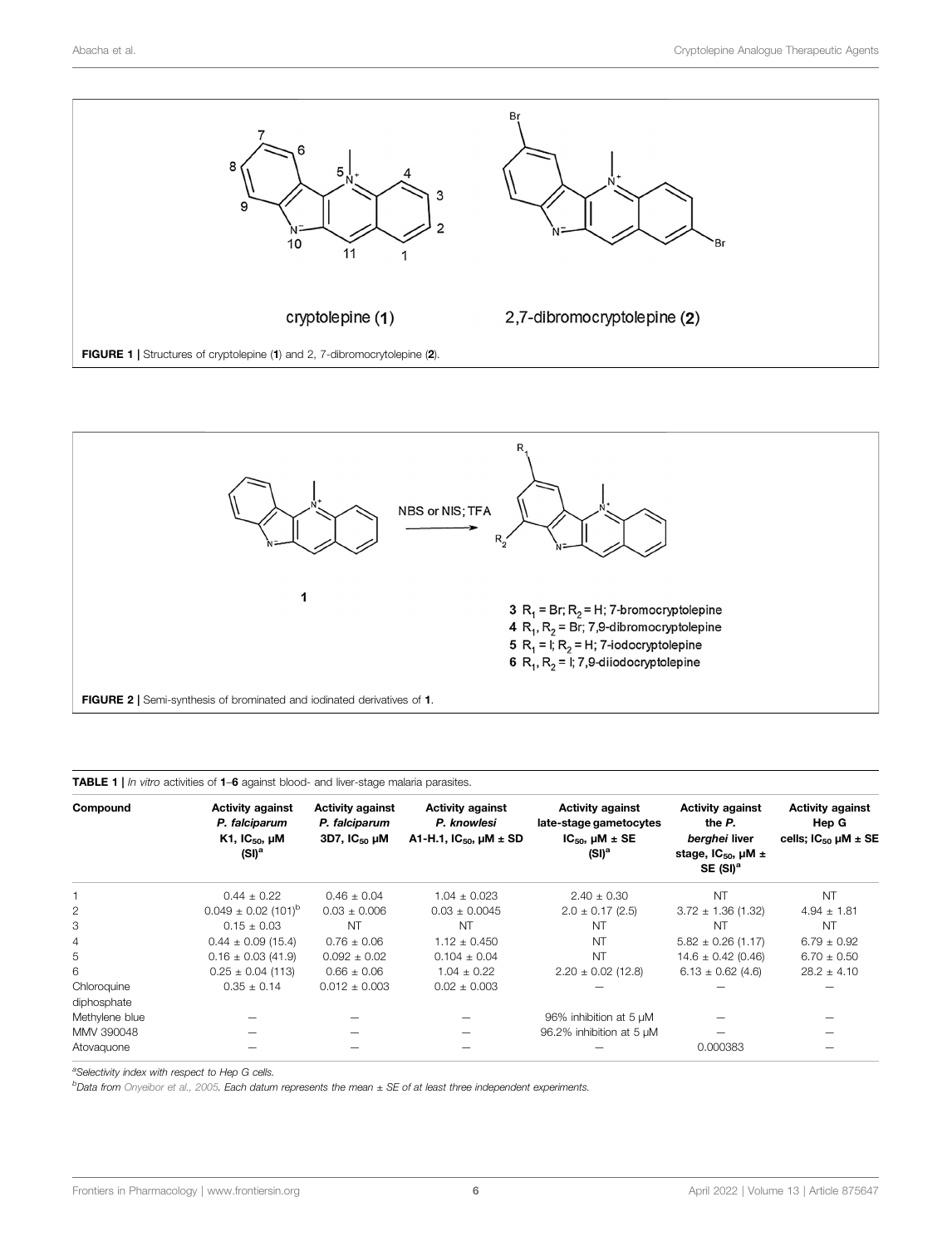<span id="page-6-1"></span>

|  | TABLE 2   In vitro activities of 1-6 and positive controls against T. brucei bloodstream forms and ovarian cancer cell lines. |
|--|-------------------------------------------------------------------------------------------------------------------------------|
|  |                                                                                                                               |

| Compounds      | <b>Activity against</b><br>T. brucei         | <b>Activity against</b><br>T. brucei | <b>Activity against</b><br>A2780/WT cells. | <b>Activity against</b><br>A2780/ADR cells. | <b>Activity against</b><br>A2780/cis cells, |
|----------------|----------------------------------------------|--------------------------------------|--------------------------------------------|---------------------------------------------|---------------------------------------------|
|                | $IC_{50}$ , nM $±$ SE<br>(SI) <sup>a,b</sup> | $IC_{90}$ , n $M \pm SE^a$           | $IC_{50}$ , $µM±SE$                        | $IC_{50}$ , $µM±SE$                         | $IC_{50}$ , $µM±SE$                         |
|                | 306 <sup>c</sup>                             | <b>NT</b>                            | $0.44 + 0.2$                               | $1.27 + 0.6$                                | $0.67 + 0.39$                               |
| 2              | $16.7 \pm 0.7$ (309)                         | $39.7 + 0.7$                         | <b>NT</b>                                  | <b>NT</b>                                   | <b>NT</b>                                   |
| 3              | $199 + 15$                                   | $256 + 6$                            | $0.07 + 0.01$                              | $0.17 + 0.04$                               | $0.23 + 0.02$                               |
| $\overline{4}$ | $28.3 \pm 0.5$ (240)                         | $40.3 \pm 6.1$                       | $0.20 + 0.58$                              | $0.31 + 0.06$                               | $0.58 \pm 0.1$                              |
| 5              | $81.3 \pm 2.5$ (82.4)                        | $113 \pm 11$                         | $0.06 + 0.01$                              | $0.18 + 0.01$                               | $0.31 + 0.19$                               |
| 6              | $59 \pm 13(478)$                             | $114 + 11$                           | $0.13 + 0.07$                              | $0.18 + 0.02$                               | $0.28 + 0.05$                               |
| Cisplatin      |                                              |                                      | $3.47 + 2.2$                               | <b>NT</b>                                   | $24.67 + 2.75$                              |
| Doxorubicin    |                                              |                                      | $0.07 \pm 0.06$                            | $3.03 \pm 0.35$                             | NT                                          |

<sup>a</sup>Tested as hydrochloride salts except for 6, tested as citrate.

<sup>b</sup>Selectivity index compared with cytotoxicity to Hep G cells ([Table 1](#page-5-2)).

<sup>c</sup>Data from [Oluwafemi et al. 2009](#page-10-13). Each datum represents the mean ± SE of at least three independent experiments.

bodyweight loss was >15% over a 72 h period or if animal behavior and appearance were significantly altered, then mice were immediately sacrificed by cervical dislocation. If no deleterious effects were seen after at least 18 days of study, then the animals were sacrificed, and the dose was considered non-toxic.

#### 2.13 Statistical Analysis

Data are presented as the mean  $\pm$  standard error (SE) of at least three independent experiments.

### 3 RESULTS AND DISCUSSION

### 3.1 Development of a "Green" Method for the Extraction and Isolation of Cryptolepine

In the previous work, the extraction and isolation of 1 from C. sanguinolenta involved moistening the dried powdered roots with ammonium hydroxide, extraction of the base with chloroform, followed by chromatography over aluminum oxide, and eluting with chloroform: methanol 95:5 ([Wright](#page-10-8) [et al., 1996](#page-10-8)). The method described here avoids the use of toxic solvents and eliminates the need for adsorbents, thus reducing waste. In the first stage of the process, Soxhlet extraction with ethyl acetate removed all relatively non-polar compounds from the plant material but did not elute the alkaloids as they are present as salts in the plant material. Following basification of the plant material with ammonium hydroxide solution, the alkaloids, predominantly 1, were extracted by repeating the Soxhlet extraction using ethanol. The latter was chosen for the basic extraction as ethyl acetate was unsuitable (presumably due to the release of acetic acid on refluxing), while 1 appeared to be degraded when acetone/ ammonium hydroxide was used. Crystallization of 1 from ethanol as the citrate salt yielded 0.8% cryptolepine (as the base) with respect to the dried roots. The yield of 1 was less than that obtained when chloroform was used for both the first and second extractions (up to 1.0%) and comparable to

previous reports in which 1 was isolated from Ghanaian samples of C. sanguinolenta using methods that utilized chlorinated solvents ([Grellier et al., 1996](#page-10-23), yield 0.76%; [Tackie et al., 1993](#page-10-24), yield 0.48%). Although C. sanguinolenta has been reported to contain up to 15 indoloquinoline alkaloids, apart from 1, these are present in small amounts ([Shnyder and Wright, 2021](#page-10-6)). The <sup>1</sup>H-NMR spectrum ([Supplementary Figures S1A, S1B](#page-9-5)) indicates that the crystallized product is of good purity with only traces of minor alkaloids and the polar material.

### 3.2 Semi-Synthesis and Characterization of Cryptolepine Analogues

The structures of cryptolepine (1) with the numbering scheme and the synthetic analogue 2,7-dibromocryptolepine (2) are shown in [Figure 1](#page-5-1).

The methodology for the semi-synthesis of 3–6 was adapted from the previous work by [Castanet et al. \(2002\)](#page-10-25) and [Bergström](#page-9-6) [et al. \(2017\),](#page-9-6) in which it was shown that the direct regionselective iodination of aromatic compounds could be achieved with NIS in the presence of catalytic amounts of TFA or by using TFA as a solvent. In this study, it was found that attempts to iodinate 1 with catalytic quantities of TFA were unsuccessful,

<span id="page-6-0"></span>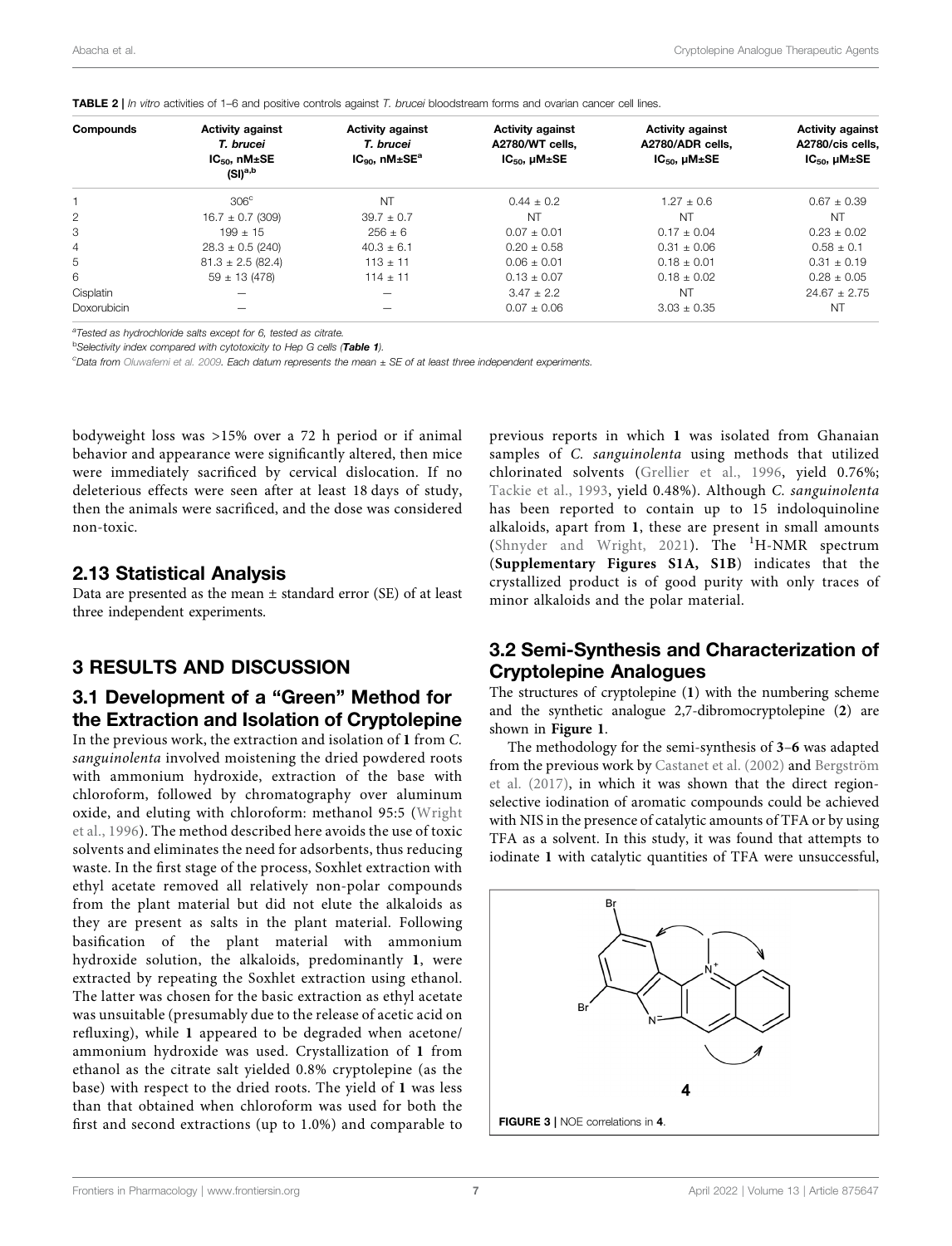

<span id="page-7-0"></span>but the reaction with NIS took place rapidly at room temperature when the reactants were dissolved in TFA to give 5 (yield 74.5%) and 6 (yield 85.6%) depending on the equivalents of NIS used with respect to 1. Similarly, bromination of 1 to give 3 (yield 86.7%) and 4 (yield 89.6%) was achieved with excellent yields ([Figure 2](#page-5-0)).

Spectroscopic data for 3 were found to be identical to 7 bromocryptolepine [\(Wright et al., 2001](#page-10-11)). Analogues 4–6 were shown to be the 7,9-dibromo-, 7-iodo-, and 7,9-diodo- derivatives of 1, respectively, by means of <sup>1</sup>H-NMR, <sup>13</sup>C-NMR, and correlation NMR spectroscopy ([Supplementary Figures S2](#page-9-5)–[S4](#page-9-5) and [Supplementary Tables S1](#page-9-5)–[S3](#page-9-5)). The molecular formulas for 4–6 were confirmed by accurate mass measurements ([Supplementary Table S4](#page-9-5)). The substitution pattern was confirmed using nuclear Overhauser effect (NOE) spectroscopy ([Figure 3](#page-6-0)). Using 4 as an example, an NOE correlation from the N-5 methyl group signal to proton 6 indicates that the substitution pattern must be 7, 9 rather than 6, 8.

The structure of 6 was also unequivocally confirmed by means of X-ray crystallography ([Figure 4](#page-7-0), [Supplementary](#page-9-5) [Figure S5](#page-9-5)).

The reaction of 1 with NBS or NIS provides a more convenient route to 7- or 7, 9-brominated or iodinated semi-synthetic derivatives compared with total synthesis, although it is recognized that, as recently shown by [Chen et al. \(2021\)](#page-10-26), greater compound diversity may be more easily achieved using total synthesis.

# 3.3 Activity Against Asexual Blood-Stage Parasites

The activities of cryptolepine (1) and the synthetic 2,7-dibromoderivative (2) against P. falciparum chloroquine- and pyrimethamine-resistant strain K1 were found to be very similar to previously published values ( $IC_{50} = 0.44$  and  $0.049 \mu M$ , respectively, [Table 1](#page-5-2)), [\(Onyeibor et al., 2005\)](#page-10-12). The semi-synthetic analogue 4 was of similar activity to 1, while 3, 5, and 6 were 1.8-3 fold more potent than 1 ([Table 1](#page-5-2)). Although none of the compounds were as active as 2, the selectivity of 6 with respect to Hep G2 cells was slightly higher than that of  $2$  (SI = 113 and 101, respectively, [Table 1](#page-5-2)). All the compounds showed similar antiplasmodial activities against chloroquine-sensitive P. falciparum strain 3D7 as well as against the zoonotic parasite P. knowlesi, with both parasites being assayed under the same conditions. P. knowlesi was the predominant species in Malaysia in 2020 with 2,607 cases reported, while no cases of P. falciparum or P. vivax were observed [\(World Malaria Report, 2021\)](#page-10-0). This species has been shown to cause severe and fatal disease [\(Barber et al., 2021\)](#page-9-7), so it is important that this parasite is taken into account with respect to malaria drug development as species differences in drug susceptibility have been reported for other new antimalarial candidates [\(van Schalkwyk et al., 2019\)](#page-10-14).

# 3.4 Gametocytocidal Assay

The inhibitory concentrations (full dose response) of compounds 1, 2, and 6 against P. falciparum (NF54-Mal8p1.16-GFP-Luc) late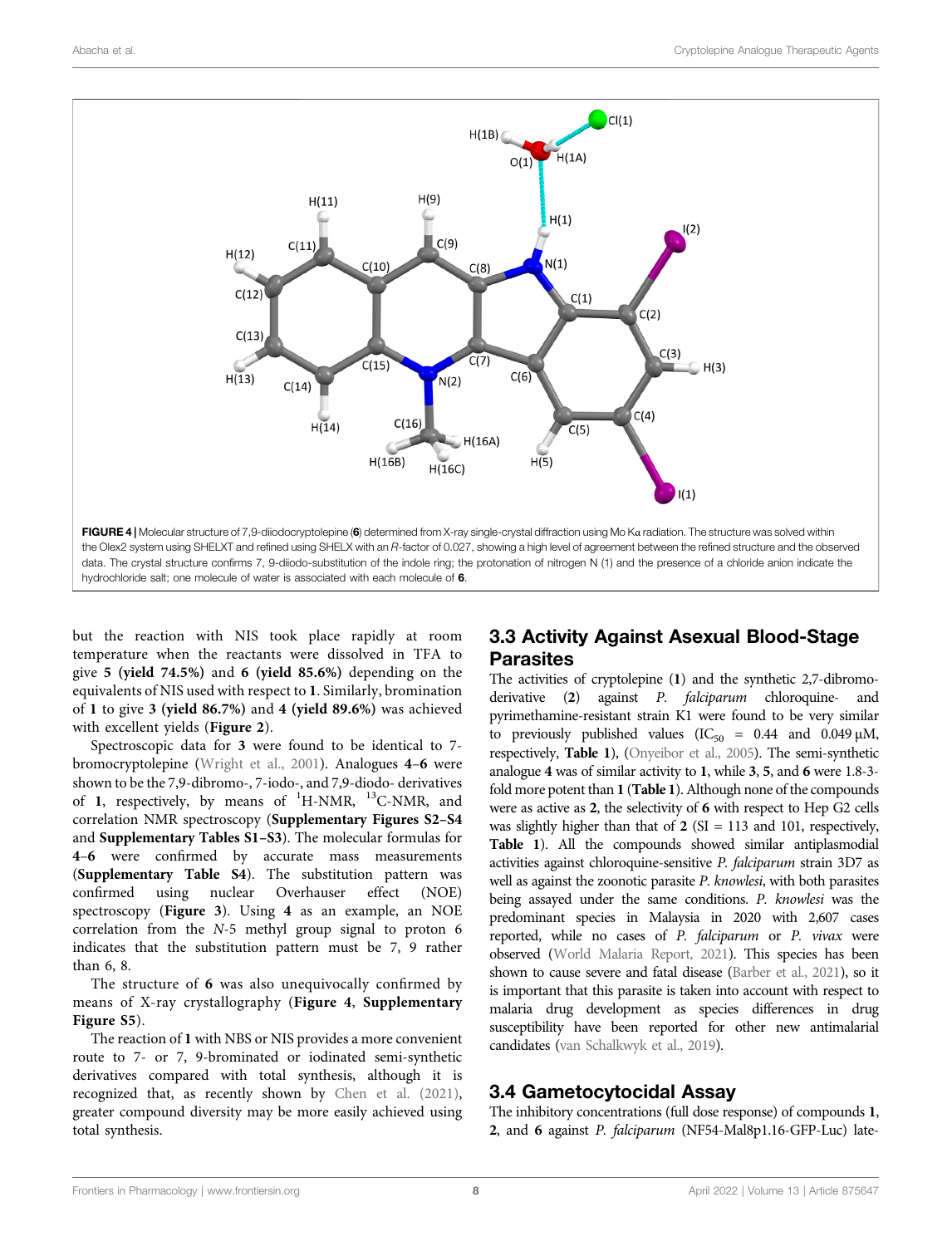stage gametocytes were determined using the luciferase reporter assay platform using the NF54-Mal8p1.16-GFP-Luc reporter line and are shown in [Table 1](#page-5-2). Dose–response curves and assay quality parameters are shown in [Supplementary Figure S6](#page-9-5).

For all three compounds,  $IC_{50}$  curves indicated moderate activity, with the  $IC_{50}$  of cryptolepine obtained from the luciferase assay platform used here,  $2.4 \pm 0.3 \mu M$ , correlating well with previous data where the  $IC_{50}$  of this compound was found to be 1.97 μM [\(Forkuo et al., 2017\)](#page-10-27). Analogues 2 and 6 were found to be similarly active (IC<sub>50</sub> = 2.0 and 2.2  $\mu$ M, respectively), indicating that they retain the activity of 1, but especially in 6, this does not parallel the increase in activity observed against asexual blood-stage parasites. However, when compared with its cytotoxicity to Hep G2 cells, 6 exhibits better selective toxicity against gametocytes than  $2$  (SI = 13 and 2.5, respectively, [Table 1](#page-5-2)). To further profile these compounds, we make the recommendation to test the compounds against the early stages of the gametocyte to investigate any stage specificity. Furthermore, these compounds can be interrogated for gametocidal activity by exploring their activity against the male and female gametes.

# 3.5 Activity Against Liver-Stage Malaria Parasites

The activities of compounds  $2$  and  $4-6$  against  $P$ . berghei sporozoites and the host Hep G cells are shown in [Table 1](#page-5-2). Dose–response curves of test and control compounds are shown in [Supplementary](#page-9-5) [Figure S7](#page-9-5). Compounds 2 and 4 were the most active against sporozoites but were similarly toxic to Hep G cells, while 5 was  $\sim$ 2-fold more toxic to Hep G cells; in contrast, 6 showed the best selectivity against sporozoites ( $SI = 4.6$ ), and as shown above, 6 is also the most selective analogue against late gametocyte stages.

# 3.6 In Vitro Evolution of Drug Resistance in P. falciparum

Generation of in vitro-evolved resistant parasites of 2 was attempted twice on a parental Dd2 strain of P. falciparum. Although the parasites tolerated concentrations of up to  $4 \times IC_{50}$  under selection conditions, no resistant parasites were obtained from both attempts, suggesting that 2 is resilient to resistance development by P. falciparum. As discussed in the introduction, evidence suggests that 2 has a second, at present unknown antiplasmodial mode of action in addition to that of inhibition of hemozoin formation, which may explain, at least in part, its resilience to resistance development. Further studies using a hypermutator Plasmodium line would be worthwhile to further characterize the resilience observed in this study.

### 3.7 Antitrypanosomal Activity

In this study, 2,7-dibromocryptolepine (2) was found to have potent in vitro activity against T. brucei bloodstream forms with good selectivity ([Table 2](#page-6-1),  $IC_{50} = 16.7$  nM,  $SI = 309$ ) when compared with cytotoxicity against Hep G2 cells. These data are consistent with the previous work [\(Oluwafemi et al., 2009\)](#page-10-13), in which 2 was shown to have potent, selective activity against T. brucei (strain 427) in vitro as

well as oral activity against T. brucei infection in rats, while 1 was 100-fold less potent than 2 against T. brucei in vitro. In this study, the semi-synthetic analogues 4–6 exhibited potent in vitro antitrypanosomal activities with modest selectivity compared with their cytotoxicity against Hep G2 cells ([Table 2](#page-6-1)), while 3 was 3- to 6 fold less active. In contrast, 4–6 did not show selective toxicity to trypanosomes when compared with their cytotoxic activities against ovarian cancer A2780 WT cells but did not exhibit oral toxicity to mice (see below).

## 3.8 Cytotoxicity Against Ovarian Cancer Cell Lines

Compounds 3–6 all demonstrated improved potency against the A2780 wild-type ovarian adenocarcinoma cell line when compared to the parent compound 1, with compound 3 demonstrating the best chemosensitivity of the new analogues ([Table 2](#page-6-1)). When considering drug resistance, there was only a slight decrease in sensitivity seen for compounds 3–6 in the A2780/ADR doxorubicin-resistant cell line when compared to the A2780/WT cell line (~2–3-fold increase in  $IC_{50}$  compared to ~40-fold for doxorubicin), suggesting that these analogues are not affected by doxorubicin-resistance mechanisms. For cisplatin, there was a similar decrease in sensitivity in the A2780/ CIS cisplatin-resistant cell line when compared to the A2780/WT cell line for all the analogues apart from compound 5 (~2–5-fold increase in IC<sub>50</sub> compared to  $\sim$ 7-fold for cisplatin), which would suggest that compounds 3, 4, and 6 are not affected by cisplatin-resistance mechanisms, but compound 5 may be impacted.

### 3.9 Acute Oral In Vivo Toxicity of Analogues 2 and 4–6

Semi-synthetic analogues 3–6 and synthetic analogue 2 were evaluated for oral toxicity in mice at doses of 20, 50, and 100 mg/kg administered for 3 consecutive days. No toxicity was seen for any of the analogues up to the highest dose of 100 mg/kg/ dose ([Supplementary Figure S8](#page-9-5)). A previously reported study with the parent compound 1 demonstrated that it could be administered safely orally to mice at 50 mg/kg/dose with an antimalarial effect [\(Wright et al., 1996\)](#page-10-8), and therefore, the lack of toxicity at twice this dose suggests that there is a broad window for success for in vivo activity, assuming that the compounds are found to have sturdy pharmacokinetic properties.

# 4 CONCLUSION

An efficient method for the extraction and isolation of 1 from C. sanguinolenta roots based on a two-step Soxhlet extraction process, followed by crystallization of 1, as the citrate salt has been developed without the need for toxic chlorinated solvents. Halogenated derivatives 3–6 were semi-synthesized from 1 in a one-step reaction by reaction with NBS or NIS in TFA as a solvent and evaluated for their antiplasmodial profiles. Analogues 3–6 were active against both chloroquine-sensitive and chloroquineresistant P. falciparum asexual blood-stage parasites but were less active than the synthetic lead compound 2. Cryptolepine (1) and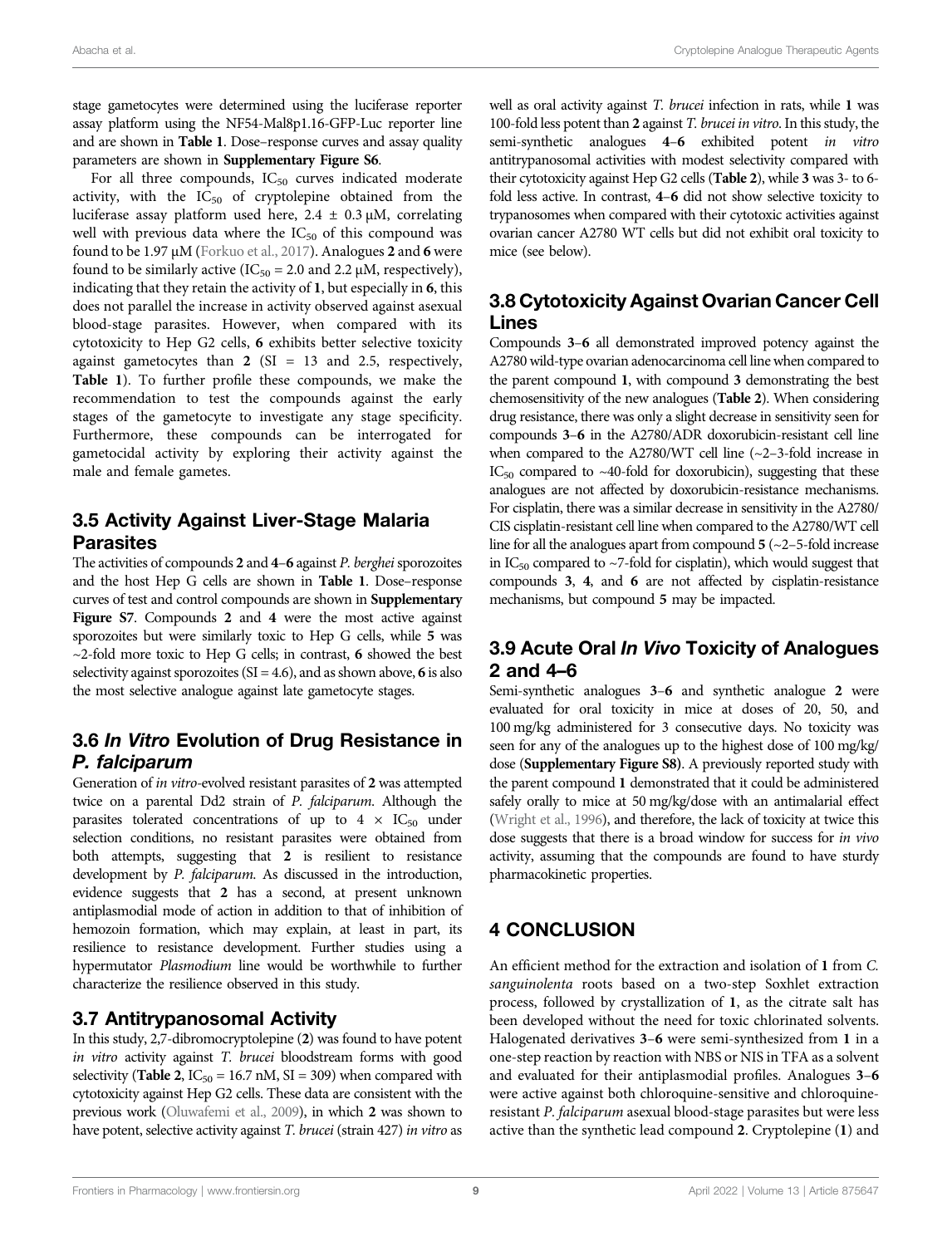3–6 were also active against the emerging species P. knowlesi. Compound 6 exhibited similar activities to 1 and 2 against latestage gametocytes, and 1, 4, and 6 showed moderate activity against P. berghei sporozoites. However, 6 was the most selective compound (with respect to Hep G2 cells) against asexual, liver, and gametocyte Plasmodium stages and was found to be superior to 2. In addition,  $4-6$  exhibited potent (nM) activity against  $T$ . brucei with good selectivity with respect to Hep G2 cells. Against ovarian cancer cell lines, 1 and 3–6 were toxic against sensitive and drug-resistant cell lines, although 5 may be relatively less active against the cisplatin-resistant line. Interestingly, 2 and 4–6 were not toxic to mice at doses of up to 100 mg/kg/dose.

Taken together, these data show that it is feasible to isolate 1 from C. sanguinolenta roots using traditional, ecofriendly methods and to prepare semi-synthetic halogenated analogues as potential leads to novel drugs for the treatment of malaria, trypanosomiasis, and ovarian cancer. Further work aimed at improving the selectivity and optimizing the pharmacokinetic profiles of 3–6 would be worthwhile.

### DATA AVAILABILITY STATEMENT

The datasets presented in this study can be found in online repositories. The names of the repository/repositories and accession number(s) can be found below: X-ray data for compound 6. The corresponding CIF file with hkl and intensity data have been deposited at the Cambridge Crystallographic Data Center at<https://www.ccdc.cam.ac.uk> with deposition codes 2155899 (Cu) and 2155900 (Mo).

### ETHICS STATEMENT

The animal study was reviewed and approved by the University of Bradford Animal Welfare Ethical Review Body.

### AUTHOR CONTRIBUTIONS

YZA carried out the semi-synthesis, antiplasmodial (P. falciparum K1) and cytotoxic evaluation of analogues 3-6.

### **REFERENCES**

- <span id="page-9-4"></span>Adjalley, S. H., Johnston, G. L., Li, T., Eastman, R. T., Ekland, E. H., Eappen, A. G., et al. (2011). Quantitative Assessment of Plasmodium Falciparum Sexual Development Reveals Potent Transmission-Blocking Activity by Methylene Blue. Proc. Natl. Acad. Sci. U S A. 108, E1214–E1223. doi:[10.1073/pnas.](https://doi.org/10.1073/pnas.1112037108) [1112037108](https://doi.org/10.1073/pnas.1112037108)
- <span id="page-9-1"></span>Ansah, C., Khan, A., and Gooderham, N. J. (2005). In Vitro genotoxicity of the West African Anti-malarial Herbal Cryptolepis Sanguinolenta and its Major Alkaloid Cryptolepine. Toxicology 208, 141–147. doi[:10.1016/j.tox.2004.11.026](https://doi.org/10.1016/j.tox.2004.11.026)
- <span id="page-9-3"></span>Antonova-Koch, Y., Meister, S., Abraham, M., Luth, M. R., Ottilie, S., Lukens, A. K., et al. (2018). Open-source Discovery of Chemical Leads for Next-Generation Chemoprotective Antimalarials. Science 362, eaat9446. doi:[10.1126/science.](https://doi.org/10.1126/science.aat9446) [aat9446](https://doi.org/10.1126/science.aat9446)

ADF and SYG procured, prepared, and supplied the plant material used in this study. NM, SO, FR and EAW carried out the evolution of resistance studies and liver-stage parasite assays. DvS evaluated compounds against P. falciparum (3D7) and P. knowlesi (A1-H.1). JMK and MCT assayed compounds for activity against T. brucei. JR and L-MB assessed compounds against late-stage P. falciparum gametocytes. DRL, JKC, JNL, RP and RCT prepared crystals and collected and analyzed X-ray crystallography data from 6. SDS carried out in vivo toxicity tests. CWW extracted and isolated 1 and prepared the manuscript; all authors were involved in editing the manuscript.

### FUNDING

JMK was supported by UK Medical Research Council (MRC) Grant MR/T015969/1. DvS was supported by a Medicines for Malaria Venture Grant (RD/15/0017).

### ACKNOWLEDGMENTS

LRMS and HRMS were provided by Haseeb Ur Raman. The UP Institute for Sustainable Malaria Control acknowledges the South African Medical Research Council (SA MRC) as Collaborating Centre for Malaria Research. CWW thanks Nicholas J. Wright for technical support. YZA is grateful to the Schlumberger Foundation Faculty for the Future Program for the award of a fellowship from 2016 to 2018 and the University of Maiduguri for a study fellowship during her PhD studies. CWW thanks the Medicines for Malaria Venture for facilitating collaboration with the Malaria Drug Accelerator Consortium, School of Medicine, University of California, San Diego. L-MB acknowledges the South African National Research Foundation Research Chair Initiative grant (SARChI, UID 84627).

### <span id="page-9-5"></span>SUPPLEMENTARY MATERIAL

The Supplementary Material for this article can be found online at: [https://www.frontiersin.org/articles/10.3389/fphar.2022.875647/](https://www.frontiersin.org/articles/10.3389/fphar.2022.875647/full#supplementary-material) [full#supplementary-material](https://www.frontiersin.org/articles/10.3389/fphar.2022.875647/full#supplementary-material)

- <span id="page-9-7"></span>Barber, B. E., Grigg, M. J., Cooper, D. J., van Schalkwyk, D. A., William, T., Rajahram, G. S., et al. (2021). Clinical Management of Plasmodium Knowlesi Malaria. Adv. Parasitol. 113, 45–76. doi[:10.1016/bs.apar.2021.](https://doi.org/10.1016/bs.apar.2021.08.004) [08.004](https://doi.org/10.1016/bs.apar.2021.08.004)
- <span id="page-9-2"></span>Bennett, T. N., Paguio, M., Gligorijevic, B., Seudieu, C., Kosar, A. D., Davidson, E., et al. (2004). Novel, Rapid, and Inexpensive Cell-Based Quantification of Antimalarial Drug Efficacy. Antimicrob. Agents Chemother. 48, 1807–1810. doi[:10.1128/AAC.48.5.1807-1810.2004](https://doi.org/10.1128/AAC.48.5.1807-1810.2004)
- <span id="page-9-6"></span>Bergström, M., Suresh, G., Naidu, V. R., and Unelius, C. R. (2017). N -Iodosuccinimide (NIS) in Direct Aromatic Iodination. Eur. J. Org. Chem. 2017, 3234–3239. doi[:10.1002/ejoc.201700173](https://doi.org/10.1002/ejoc.201700173)
- <span id="page-9-0"></span>Bonjean, K., De Pauw-Gillet, M. C., Defresne, M. P., Colson, P., Houssier, C., Dassonneville, L., et al. (1998). The DNA Intercalating Alkaloid Cryptolepine Interferes with Topoisomerase II and Inhibits Primarily DNA Synthesis in B16 Melanoma Cells. Biochemistry 37, 5136–5146. doi:[10.1021/bi972927q](https://doi.org/10.1021/bi972927q)